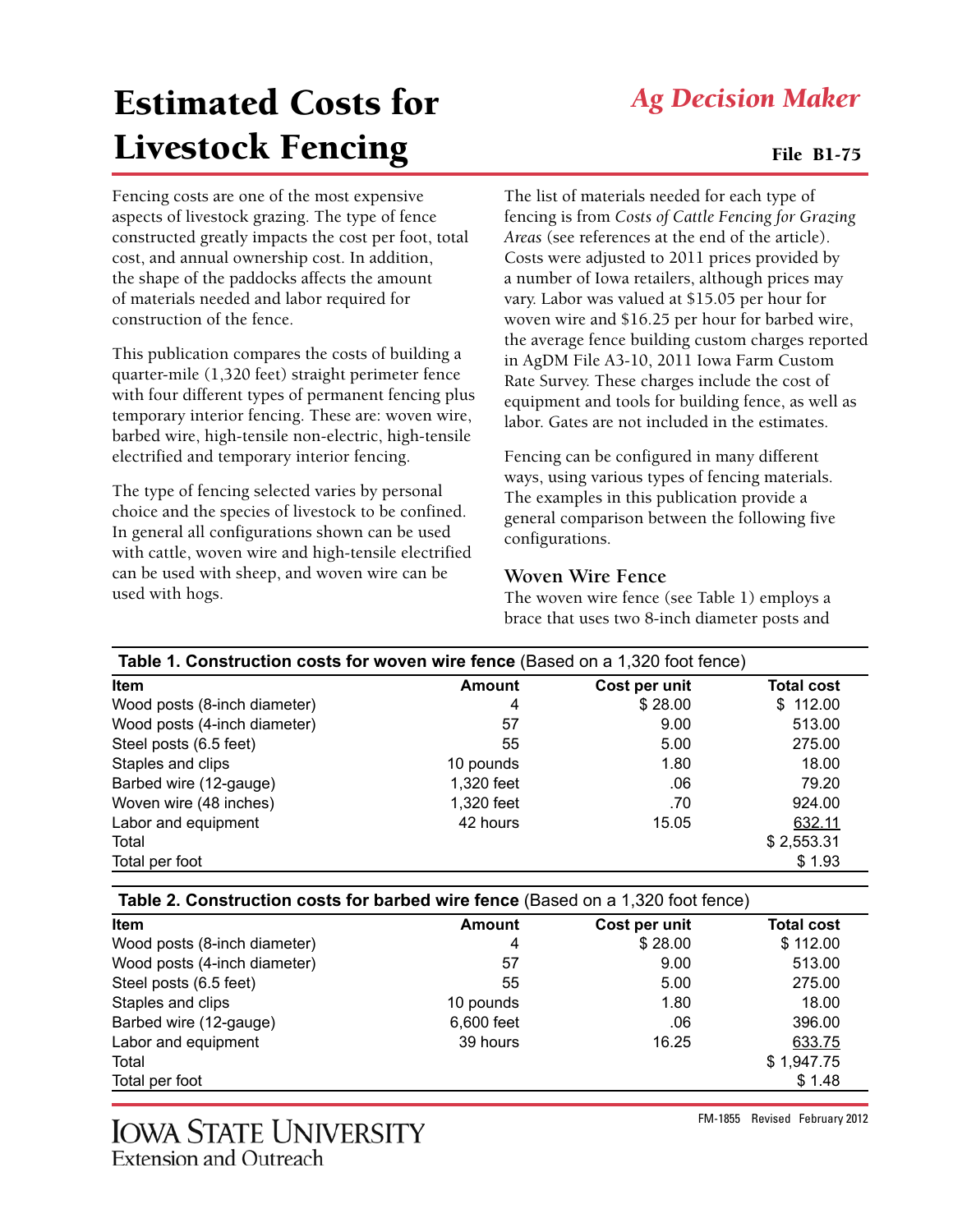a 4-inch diameter cross-brace at each end. Posts between the braces are steel "T" posts alternated with 4-inch diameter pressure-treated wood posts. All posts are spaced 12 feet apart with one strand of barbed wire at the top.

#### **Barbed Wire Fence**

Materials for the barbed wire fence (see Table 2) are similar to the woven wire fence except that five strands of 12-gauge barbed wire are substituted for the woven wire and single strand of barbed wire.

#### **High-tensile Non-electric Wire Fence**

The high tensile non-electric fence (see Table 3) uses eight strands of 12.5-gauge high-tensile wire on 4-inch diameter pressure-treated wood posts. Posts are 20 feet apart. Bracing uses three 8-inch diameter posts and two 4-inch diameter cross braces on each end. Wire tension on this fence is maintained with springs and ratchet-type tensioning devices.

An alternative is to set posts 30 feet apart and place two stay rods in the wire between each set of posts. Cost would be reduced about \$85 for every 1,320 feet of fence, or \$0.064 per foot.

### **High-tensile Electrified Wire Fence**

The high tensile electrified fence (see Table 4) uses five strands of 12.5 gauge high tensile wire with three charged and two grounded wires. Bracing uses three 8-inch diameter posts and two 4-inch diameter cross braces on each end. With the exception of brace posts, steel "T" posts spaced

| Table 3. Construction costs for high-tensile non-electric wire fence<br>(Based on a 1,320 foot fence) |                  |               |                   |  |  |
|-------------------------------------------------------------------------------------------------------|------------------|---------------|-------------------|--|--|
| Item                                                                                                  | <b>Amount</b>    | Cost per unit | <b>Total cost</b> |  |  |
| Wood posts (8-inch diameter)                                                                          | 6                | \$28.00       | \$168.00          |  |  |
| Wood posts (4-inch diameter)                                                                          | 65               | 9.00          | 585.00            |  |  |
| <b>Staples</b>                                                                                        | 10 <sub>lb</sub> | 1.80          | 18.00             |  |  |
| Springs                                                                                               | 8                | 7.00          | 56.00             |  |  |
| <b>Strainers</b>                                                                                      | 8                | 3.50          | 28.00             |  |  |
| High tensile wire                                                                                     | 10,560 feet      | .025          | 264.00            |  |  |
| Labor and equipment                                                                                   | 32 hours         | 16.25         | 520.00            |  |  |
| Total                                                                                                 |                  |               | \$1,639.00        |  |  |
| Total per foot                                                                                        |                  |               | \$1.24            |  |  |

#### **Table 4. Construction costs for high-tensile electrified wire fence** (Based on a 1,320 foot fence)

| <b>Item</b>                  | <b>Amount</b> | Cost per unit | <b>Total cost</b> |
|------------------------------|---------------|---------------|-------------------|
| Wood posts (8-inch diameter) | 6             | \$28.00       | \$168.00          |
| Wood posts (4-inch diameter) | 4             | 9.00          | 36.00             |
| Steel posts (6.5 feet)       | 52            | 5.00          | 260.00            |
| <b>Insulators</b>            | 285           | 35.00         | 99.75             |
| Springs                      | 5             | 7.00          | 35.00             |
| <b>Strainers</b>             | 5             | 3.50          | 17.50             |
| High tensile wire            | 6,600 feet    | .025          | 165.00            |
| Energizer                    | .25           | 110.00        | 27.50             |
| Cut-out switch               |               | 7.50          | 7.50              |
| Ground/lightening rods       | 4             | 16.00         | 64.00             |
| Labor and equipment          | 18 hours      | 16.25         | 292.50            |
| Total                        |               |               | \$1,172.75        |
| Total per foot               |               |               | \$.89             |
|                              |               |               |                   |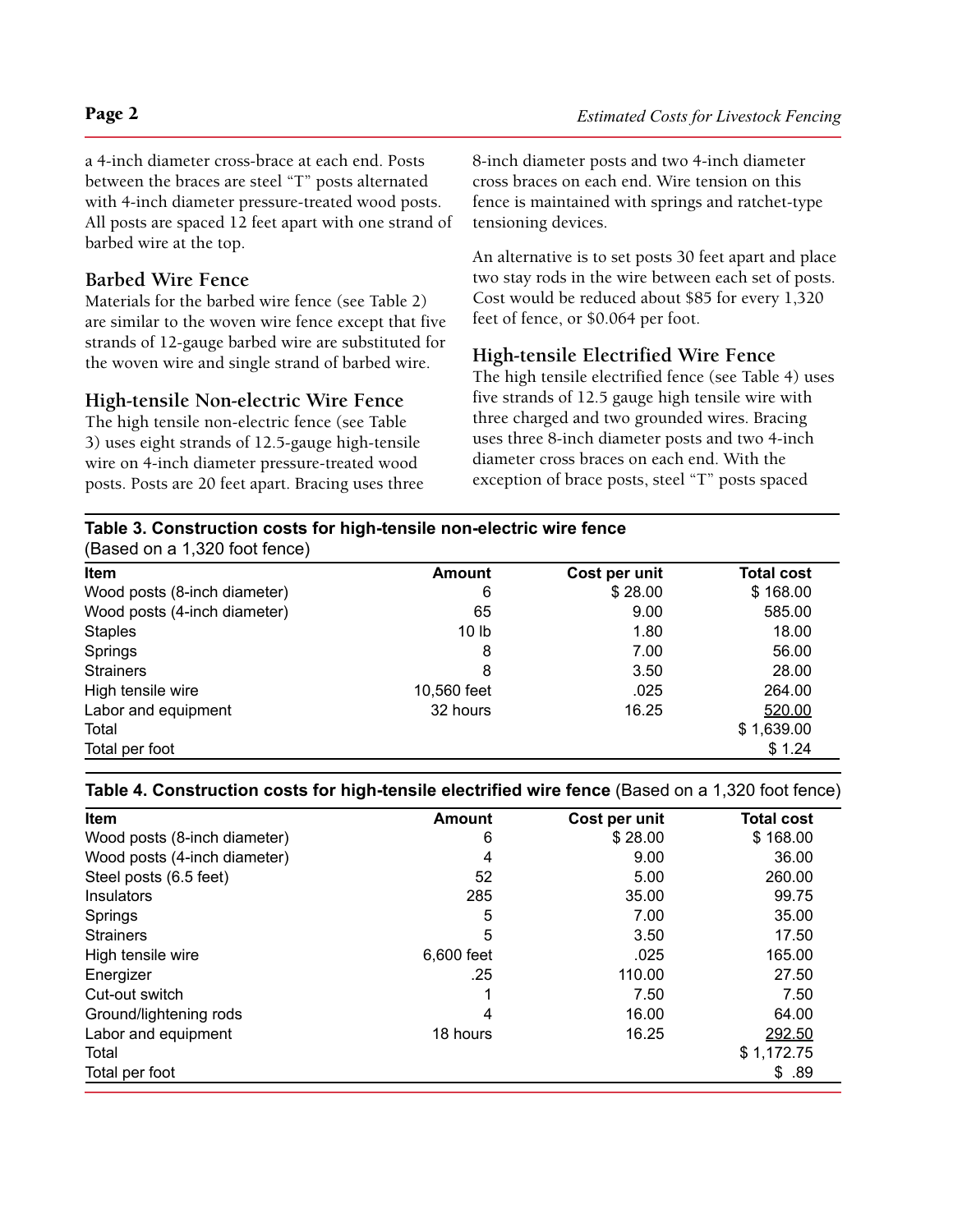25 feet apart are used. One quarter of the cost of an electric energizer is included in the cost of the 1,320 foot fence, assuming that such a unit would be used to energize at least a mile of fence. Wire tension on this fence is maintained with springs and ratchet type tensioning devises.

#### **Electrified Polywire Fence (for interior use)**

The polywire fence (see Table 5) uses one strand of polywire. With the exception of the end posts, fiberglass rod posts are used and spaced 40 feet apart. One-fourth of the cost of an electric energizer is included in the cost of 1,320 feet of fence, assuming that such a unit would be used to energize at least a mile of fence.

If substituting polytape for polywire, the total will increase by about \$40 because polytape costs about twice as much as polywire. If substituting hightensile wire for polywire, the cost will increase by about \$125-\$150 (change includes switching to five-eighths inch diameter fiberglass posts).

#### **Estimating Annual Ownership Costs**

Annual ownership costs for each type of fence are shown in Table 6. In addition to the initial material, labor and construction costs, owners need to determine depreciation and maintenance costs required over the useful life of the fencing.

Ownership costs for polywire and polytape are more difficult to estimate than for other types of

|                               | Table 5. Construction costs for electrified polywire fence (for interior use) |
|-------------------------------|-------------------------------------------------------------------------------|
| (Based on a 1,320 foot fence) |                                                                               |

| <b>Item</b>                           | <b>Amount</b>   | Cost per unit | <b>Total cost</b> |
|---------------------------------------|-----------------|---------------|-------------------|
| Wood posts (4-inch diameter)          | 2               | \$9.00        | \$18.00           |
| Fiberglass posts $(3/8$ -in x 4 feet) | 33              | 1.75          | 57.75             |
| Insulators                            | 2               | .80           | 1.60              |
| Post clips                            | 42              | .30           | 12.60             |
| Polywire                              | 1,320 ft        | .03           | 39.60             |
| Energizer                             | .25             | 110.00        | 27.50             |
| Cut-out switch                        |                 | 7.50          | 7.50              |
| Ground/lightening rods                | 4               | 16.00         | 64.00             |
| Labor and equipment                   | 2 <sub>hr</sub> | 16.25         | 32.50             |
| Total                                 |                 |               | \$261.05          |
| Total per foot                        |                 |               | \$0.20            |
| Cost for adding 1 strand of           |                 | 53.80         | 53.80             |
| polywire (wire, clips, insulators)    |                 |               | or .04 per foot   |

**Table 6. Annual average ownership cost by fence type** (Based on a 1,320 foot fence)

| Item                                              | <b>Woven</b><br><b>Wire</b> | <b>Barbed</b><br><b>Wire</b> | <b>Hi Tensile</b><br><b>Non-Electric</b><br>(8-strand) | <b>Hi Tensile</b><br><b>Electric</b><br>(5-strand) | <b>Electrified</b><br>polywire |
|---------------------------------------------------|-----------------------------|------------------------------|--------------------------------------------------------|----------------------------------------------------|--------------------------------|
| Estimated useful life (years)                     | 20                          | 20                           | 25                                                     | 25                                                 | 4                              |
| Average annual maintenance<br>(% of initial cost) | 8%                          | 8%                           | 5%                                                     | 5%                                                 | 5%                             |
| Depreciation                                      | \$128                       | \$97                         | \$65                                                   | \$47                                               | \$65                           |
| Interest on investment (4%)                       | 102                         | 78                           | 65                                                     | 47                                                 | 10                             |
| Maintenance                                       | 204                         | 156                          | <u>182</u>                                             | 59                                                 | 13                             |
| Total cost/year                                   | \$434                       | \$331                        | \$214                                                  | \$150                                              | \$88                           |
| Total cost/foot/year                              | \$0.33                      | \$0.25                       | \$0.16                                                 | \$0.12                                             | \$0.07                         |